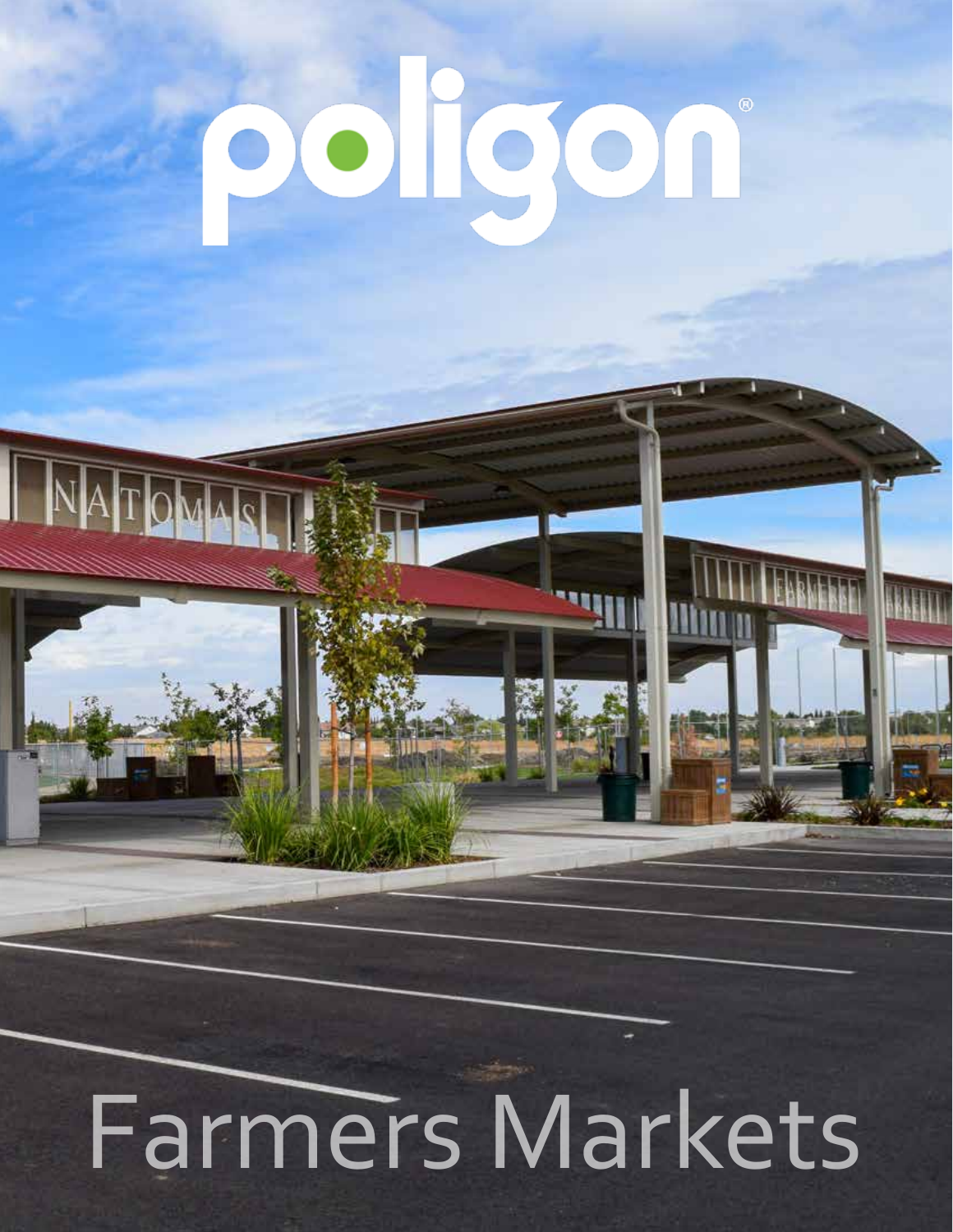Farmers' Markets bring community together by promoting local businesses, providing a venue for entertainment, and encouraging a healthy lifestyle.

When a permanent structure is installed, vendors can move their shops outdoors to a more open environment without the hassle of setting up individual tents. Outdoor markets also allow for expansion and larger attendance without the restrictions of walls or narrow walkways.

Farmers' Markets give everyone access to fresh local produce while keeping revenue within the community. Shoppers have in-person conversations with the farmers who grow their food and develop relationships they would not likely encounter in a supermarket. Not only are patrons supporting local farmers, many other artisans and entrepreneurs are given the opportunity to try out their products with their neighborhood.



### **SUPPORT YOUR LOCAL COMMUNITY**

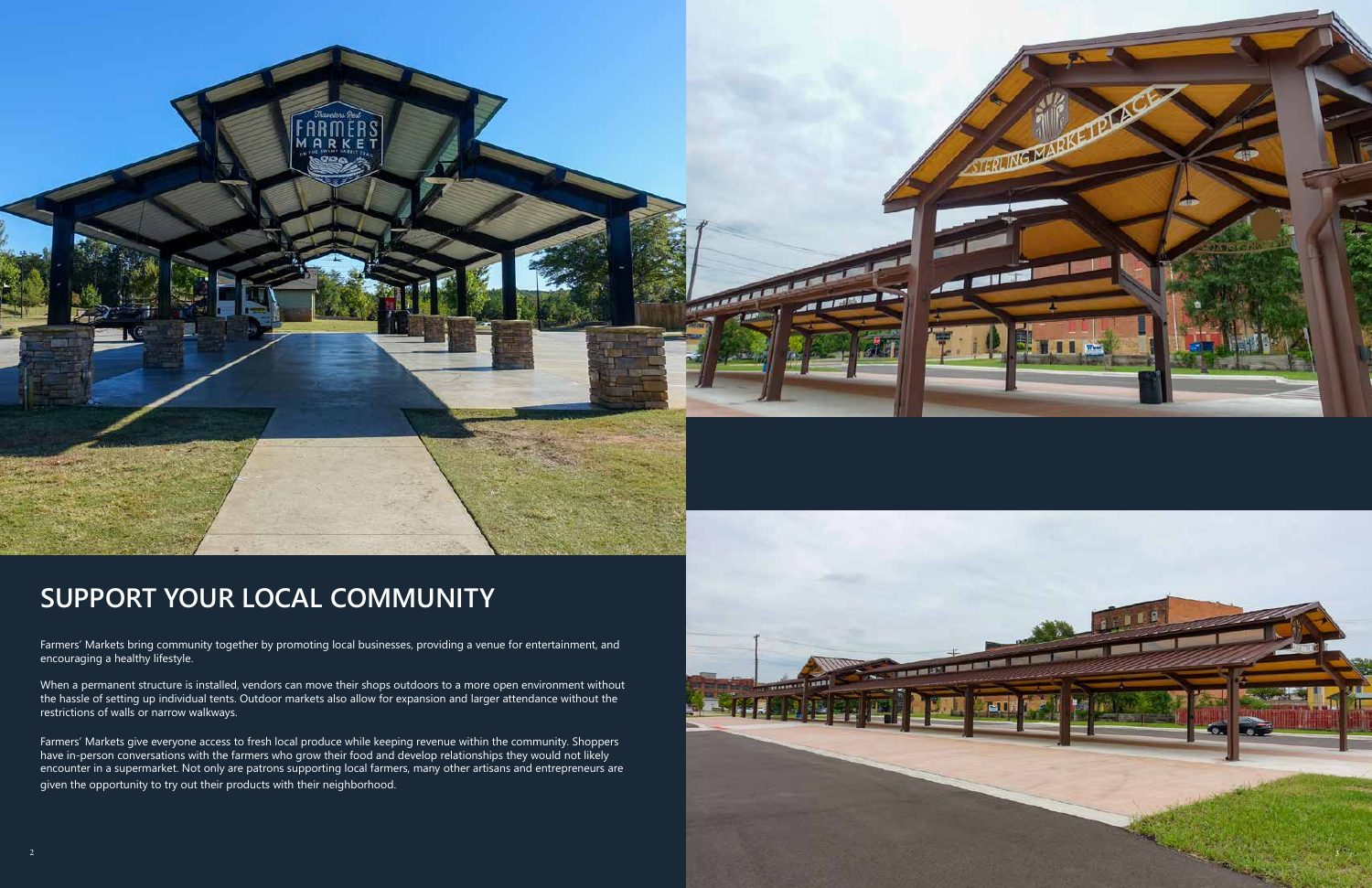

Poligon structures provide more than just shade for market venues. Electrical can be integrated for overhead lighting allowing events to extend into evening hours while giving vendors access points to plug-in without the hazards of extension cords running through the area. Signage can also be added to promote the market during off hours. These structures then create a defined space that becomes an identifiable part of the community.

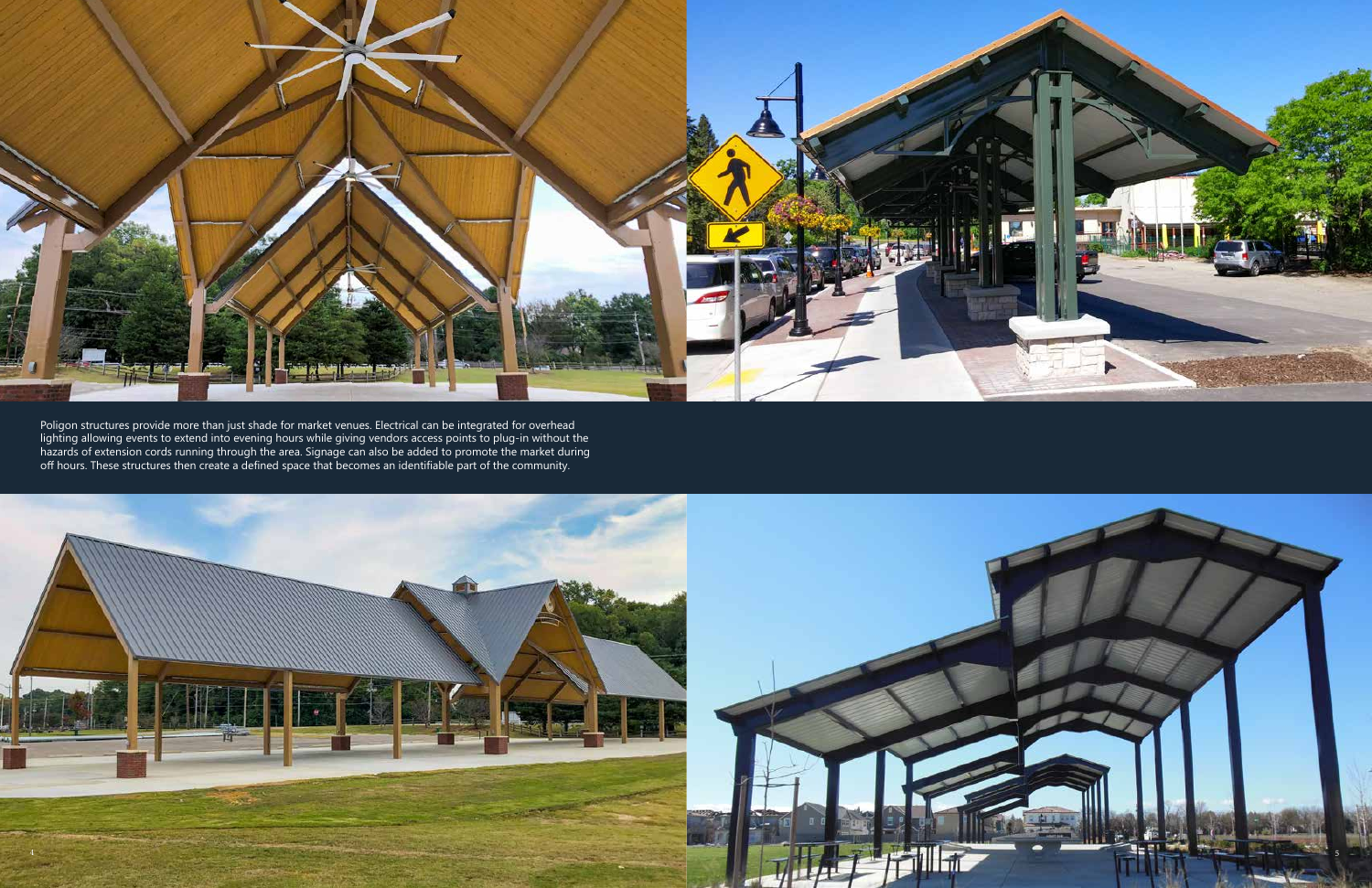



#### **3D RENDERINGS OF NEW IDEAS**